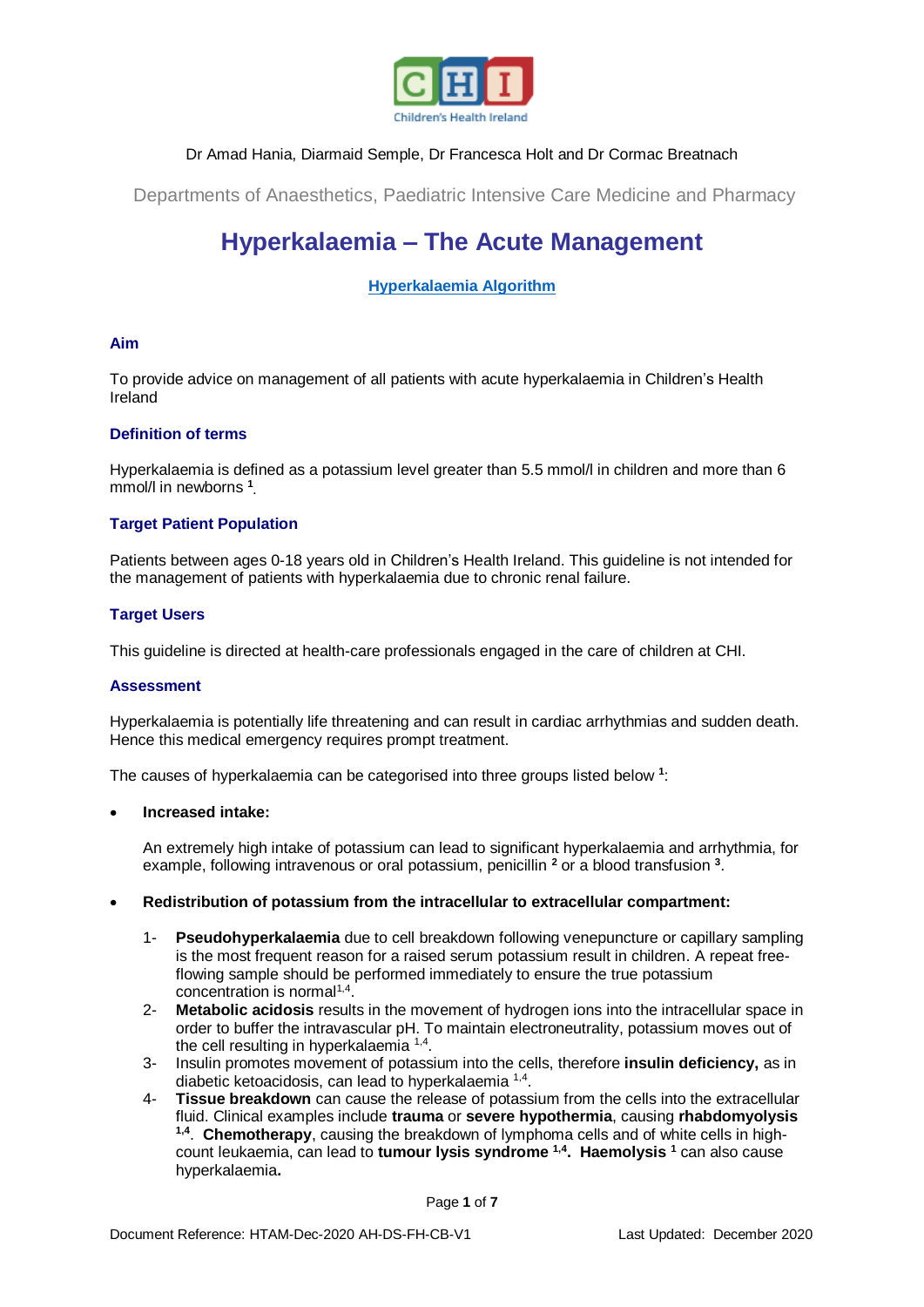

- 5- **Strenuous exercise** can also cause release of potassium from cells <sup>1</sup>.
- 6- **Medication** such as β-blockers, will block the β-adrenergic facilitation of potassium uptake by cells and result in hyperkalemia.

#### **Decreased renal excretion:**

- 1- **Impaired kidney function** leads to a reduction in potassium excretion, usually associated with reduced urine production (oliguric/anuric renal failure) <sup>1,4</sup>
- 2- **Reduced arterial blood volume** causes a reduction in the delivery of fluid to the distal site, where potassium is excreted and can result in hyperkalaemia  $1,4$
- 3- **The absence of aldosterone,** or resistance to its effect, causes a reduction in potassium and hydrogen excretion, with coexistent **hyponatraemia** and metabolic **acidosis**. (e.g., **congenital adrenal hyperplasia, aldosterone synthase deficiency, hyperkalaemic distal renal tubular acidosis (type IV)** 1,4
- 4- **Medications** can reduce effect of aldosterone and cause hyperkalaemia **(e.g., potassium sparing diuretics, ACE-inhibitors, NSAIDS, cyclosporin, trimethoprim, co-trimoxazole etc) 1,4 Beta-blockers and digoxin** prevent intracellular buffering of potassium as well as reduce the effectiveness of beta-2-agonists and insulin-glucose.

#### **Symptoms <sup>1</sup>**

Hyperkalaemia can be asymptomatic or symptomatic -

- Respiratory depression
- Palpitations, Arrhythmia, Cardiac arrest
- Paraesthesia, flaccid paralysis
- Ileus

## **ECG signs<sup>1</sup>**

The following are the characteristic ECG changes with increasing levels of serum potassium **<sup>1</sup>** . **(Figure 1)**



# Figure 1 Changes in ECG with increasing hyperkalaemia. Serum K values are mmol/l.

- **1.** Serum K+ 5.5–6.5 mmol/l Tall, peaked T waves with narrow base.
- **2.** ▶ Serum K+ 6.5–8.0 mmol/l Peaked T waves, prolonged PR interval, decreased or disappearing P wave, widening of QRS, amplified R wave.
- **3. ▶ Serum K+ greater than 8.0 mmol/l Changes occur due to delayed depolarisation.** Absence of P wave, bundle branch blocks, progressive widening of QRS complex eventually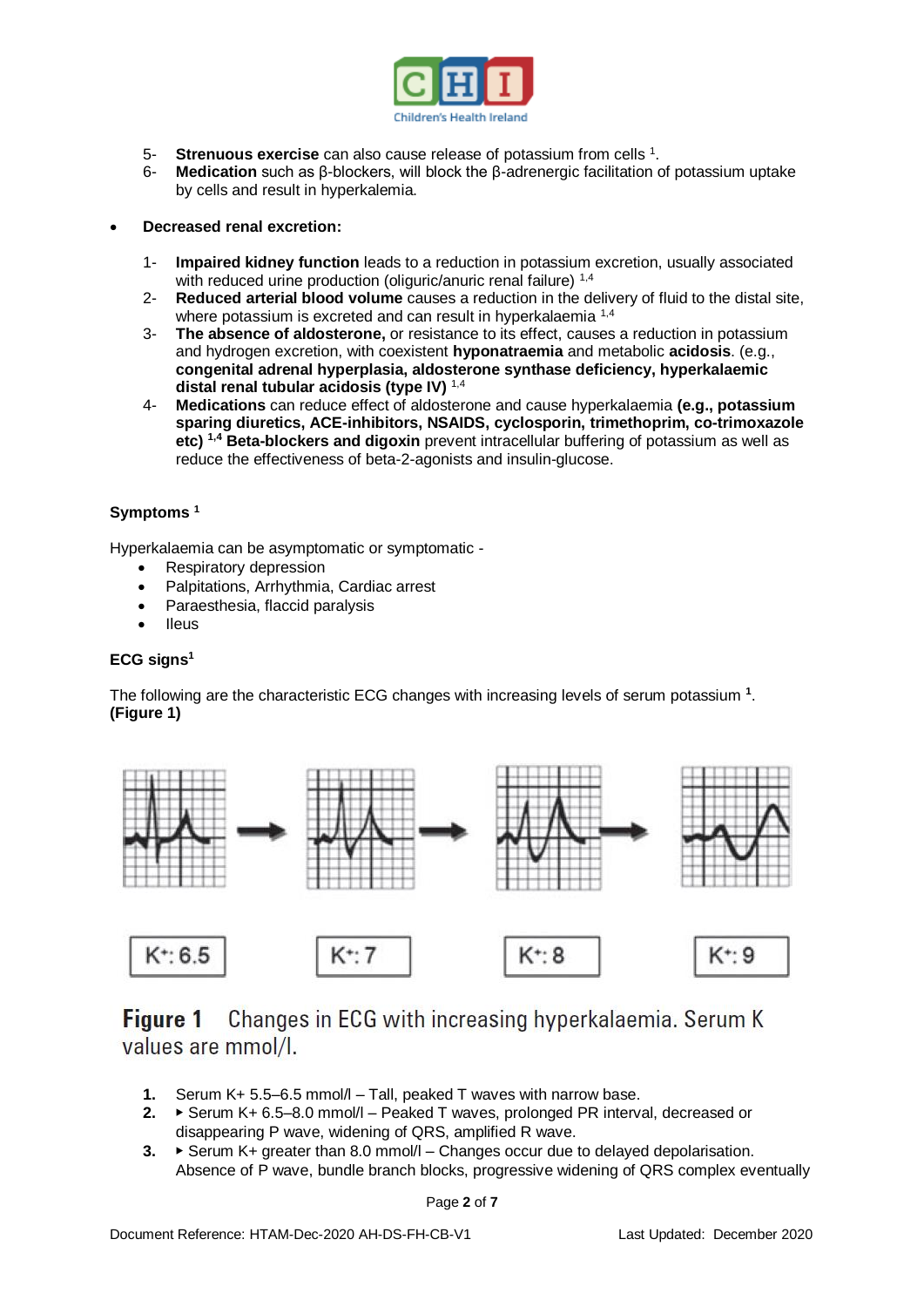

merging with the T wave to form the sine wave pattern. This is followed by ventricular fibrillation or asystole. Cardiac toxicity is enhanced by hypocalcaemia, hyponatraemia, metabolic acidosis and an acute rather than chronic rise in potassium <sup>1</sup>.

#### **Diagnosis and investigations**

A full history can help identify the cause of the hyperkalaemia, it should include details on recent infections, bleeding, decreased oral intake, nausea and vomiting, diarrhoea, diet for potassium rich foods such as fruits, potatoes, beans and grains), medication, episodic weakness, failure to thrive, polydipsia and polyuria **<sup>1</sup> .**

An ECG is mandatory but may be normal in significant hyperkalaemia and should not be used to guide management **<sup>1</sup> .**

#### **Management**

- *Hyperkalaemia is a medical emergency – seek consultant advice.*
- *Treatment is recommended when ECG changes are present or when serum potassium levels are greater than 6.0–6.5 mmol/L, regardless of the ECG <sup>6</sup> .*
- *Immediately stop all sources of oral or parenteral potassium intake or medication that increases potassium concentration (*For example potassium sparing diuretics, ACE-inhibitors, NSAIDS and cyclosporin, etc)
- *Cardiac monitoring and frequent 12-lead ECG if abnormalities are present is mandatory.*

*Calcium gluconate 10%w/v should be used first line in all patients with ECG changes. Repeat dose if ECG does not improve.*

#### **Management Principles**

#### **Stabilise the myocardium:**

#### *Calcium Gluconate infusion*

Hyperkalaemia causes a decrease in membrane resting potential by inactivation of sodium channels and increasing membrane excitability. Calcium antagonises the effects of potassium and increases the resting membrane potential nearer to normal values **<sup>7</sup> .** It does not alter the potassium level but helps reduce excitability of the myocardium. The effects only last for 30–60 min, and so more definitive methods to lower serum potassium are required **<sup>1</sup>** .

#### **Dose:**

**Dose: 0.11 mmol/kg (0.5 ml/kg of Calcium Gluconate 10%w/v). Maximum 4.5mmol (20mL of Calcium Gluconate 10%w/v). By slow intravenous injection over 5–10 min: 0.11 mmol/kg (0.5 ml/kg) of calcium gluconate.**

**Dose may be repeated after 5 min if ECG changes persist. <sup>8</sup> See [Calcium Gluconate 10%w/v](http://www.mobanode.mobi/formulary/desktop/viewDrug.php?i=47)  Monograph in CHI Formulary [for administration guidelines.](http://www.mobanode.mobi/formulary/desktop/viewDrug.php?i=47)**

**Note: 0.225mmol Calcium/1mL Calcium Gluconate 10%w/v 4.5mmol Calcium /20mL Calcium Gluconate 10%w/v**

#### **Driving extracellular potassium into the cell:**

#### *Insulin and Glucose Infusion*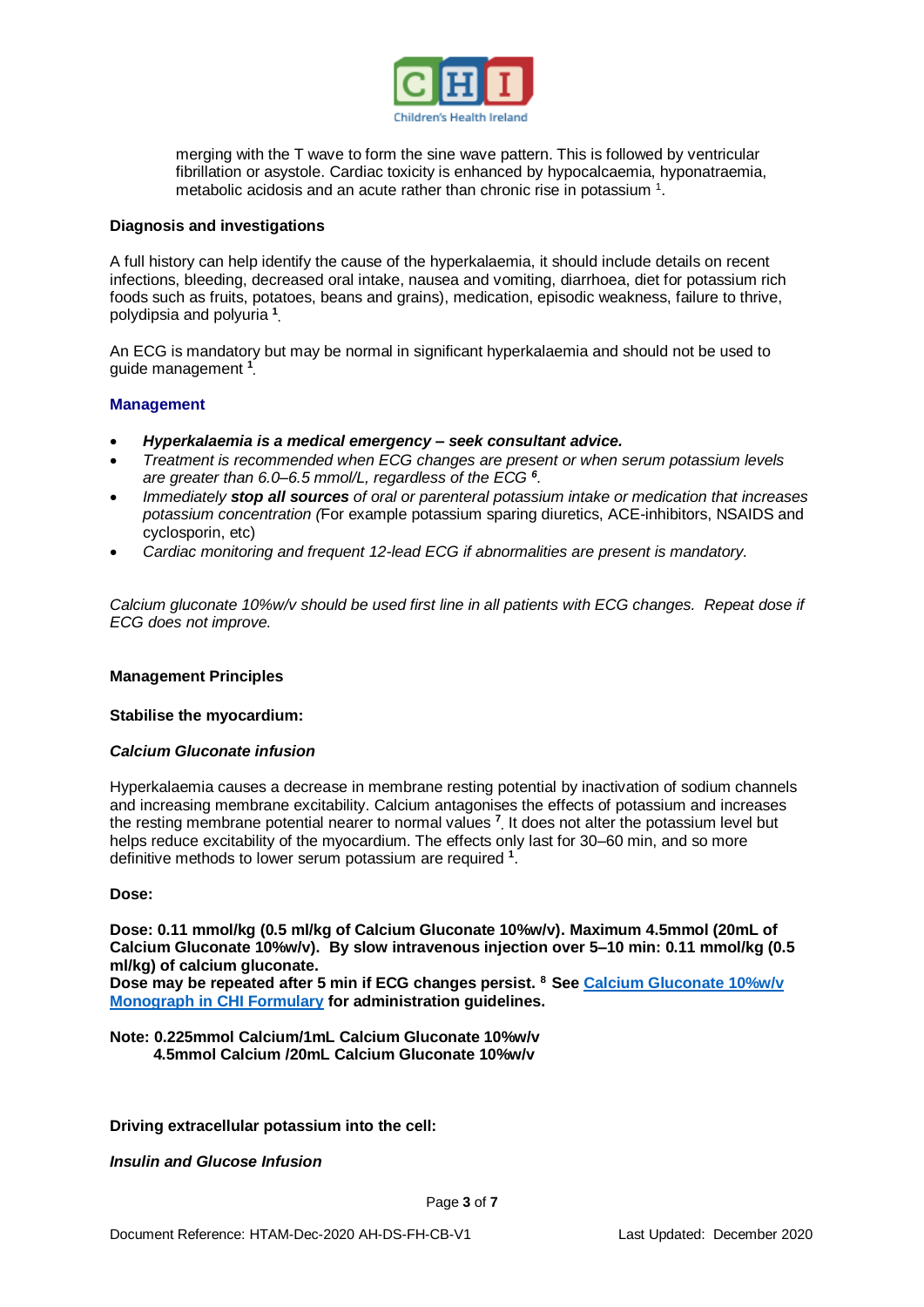

Insulin lowers the serum potassium by driving the potassium intracellularly in exchange for sodium. This is mediated via the sodium potassium ATPase pump **1,5** .

#### **Dose:**

**By slow intravenous injection over 5-10 mins: Soluble Insulin (Actrapid® ) 0.1units/Kg (Max.10units) + Glucose 0.5g/Kg IV over 5 mins mixed in the same syringe. Ideally given by CVC, if there is no central line, then a large peripheral vein may be used. See [Insulin](http://www.mobanode.mobi/formulary/desktop/viewDrug.php?i=164)  [Monograph in CHI](http://www.mobanode.mobi/formulary/desktop/viewDrug.php?i=164) Formulary for stepwise preparation instructions.**

**Note glucose 50%w/v = glucose 0.5g/mL**

**Children >50Kg Prepare initial 5units (0.05mL) soIuble Insulin (Actrapid® ) plus 50mL Glucose 50%w/v in a 50mL syringe, then prepare remainder of dose in a second syringe.**

#### *Sodium bicarbonate infusion*

Metabolic acidosis causes hydrogen ions to move intracellularly to maintain the intravascular pH as close to normal as possible, leading to an extracellular move of potassium in exchange to maintain electroneutrality. This movement is reversed if acidosis is corrected and will result in potassium moving into cell and reduce serum potassium **7 9** .

**Dose:**

**Intravenous sodium bicarbonate 8.4%w/v 1 mmol/kg (1mL/Kg) over 10–15 min. The onset of action is within 1 hour and the effects last for up to 2 hours. Potential complications include hypernatraemia, volume overload and tetany in patients with CKD and coexistent hypocalcaemia 8, 9, <sup>10</sup>. See [Sodium Bicarbonate](http://www.mobanode.mobi/formulary/desktop/viewDrug.php?i=279) Monograph in CHI Formulary for administration guidelines.**

# *β-2 Adrenergic agonists*

β-2 Adrenergic agonists act by driving the potassium intracellularly by increasing sodium potassium ATPase activity.

Salbutamol is the most commonly used drug in this group, either nebulised or by intravenous infusions. Salbutamol can

produce a reduction in potassium of 0.5–1 mmol/l after nebulisation and 0.9–1.5 mmol/l after intravenous administration **7, <sup>11</sup> .**

#### **Dose:**

**Nebulised salbutamol: 2.5 mg (under 5yrs age) or 5 mg (over 5yrs age). Doses may be repeated as needed every 2 hours**<sup>14</sup> **.**

**Intravenous salbutamol: 4micrograms/kg given as an intravenous bolus over 5 min. Doses may be repeated as often as needed. The onset of action is rapid with effects lasting for up to 2 hours. Tachycardia is the main side effect and may be more pronounced than nebulised administration. 8 Intravenous salbutamol has not been shown to be more effective than nebulised salbutamol but may have more adverse related effects 11,12 .**

**See [Furosemide Monograph in CHI Formulary](http://www.mobanode.mobi/formulary/desktop/index.php) for dosing.**

**Discuss IV Salbutamol with a consultant prior to prescribing.**

**Removing excess potassium from the body**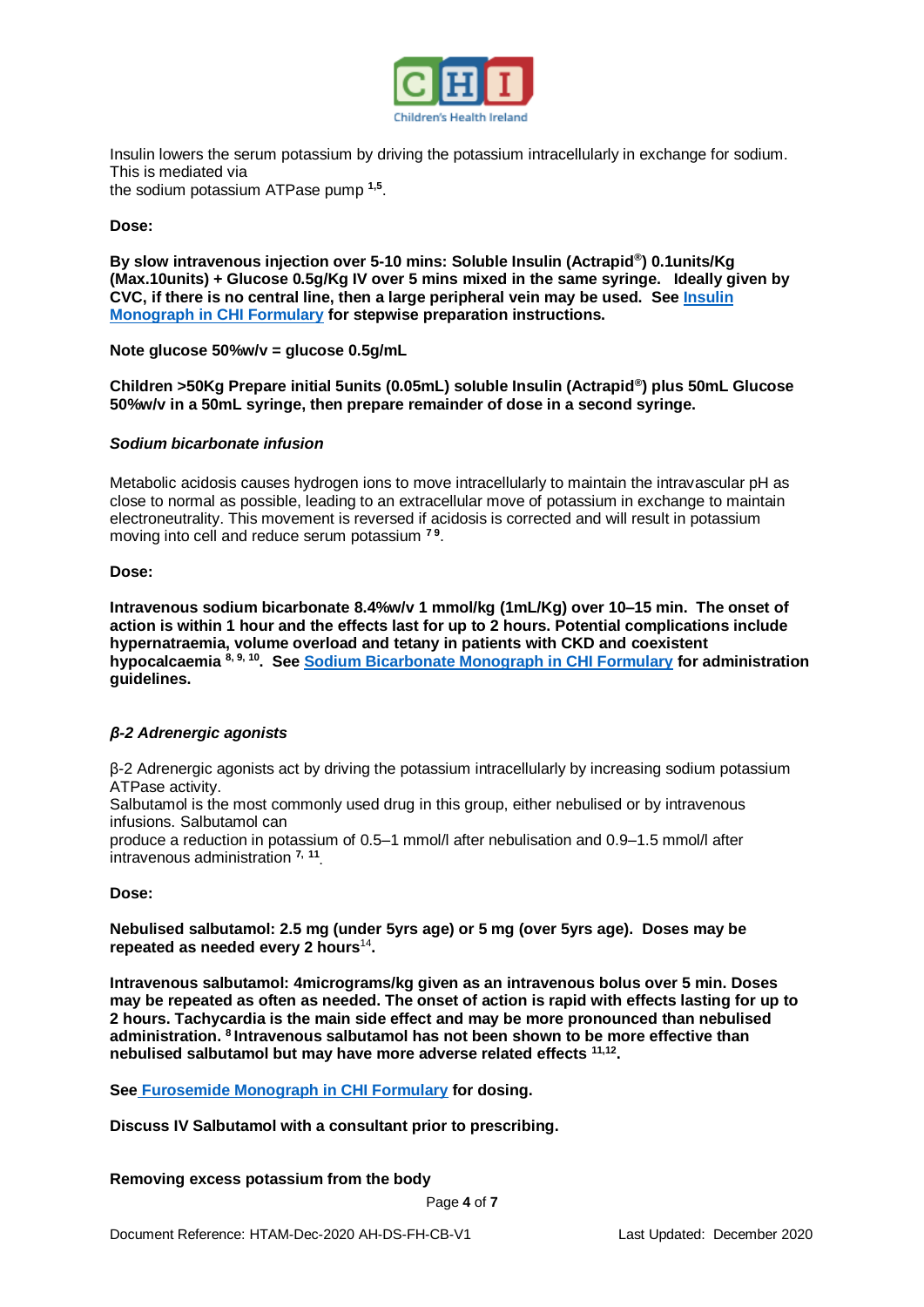

# *Diuretics*

Loop diuretics prevent reabsorption of sodium and potassium in the loop of Henle and directly increase urinary potassium excretion **<sup>1</sup> .**

#### **Dose:**

# **Furosemide 1 mg/kg intravenously over at least 5 min. Usual max dose 40mg. Avoid rapid intravenous administration <sup>8</sup> .**

**Ensure normal Renal function. See [Furosemide Monograph in CHI Formulary](http://www.mobanode.mobi/formulary/desktop/index.php) for dosing.**

#### *Peritoneal dialysis, haemodialysis or continuous veno-venous haemofiltration*

Renal replacement therapy is used when conservative methods fail. Haemodialysis (or continuous veno-venous haemofiltration in haemodynamically unstable patients) is more effective compared to peritoneal dialysis. A reduction in serum potassium level is seen immediately and the action is sustained as long as dialysis continues **1, 5, 7 .**

## **Treatment approach <sup>13</sup> : (Click for algorithm on Management of Hyperkalaemia in Children)**

*Mild Hyperkalaemia (Potassium <6mmol/L, asymptomatic and no ECG changes):*

- *1. Consider no treatment – Monitor*
- *2.* Stop potassium supplements
- *3.* Consider holding non-essential medications that can cause a rise in potassium.
- 4. Recheck result if remains high
- *5.* Salbutamol nebulised if no cardiac contra-indications

*Moderate Hyperkalaemia (Potassium 6-7mmol/L, normal ECG, and asymptomatic):*

- 1. Calcium gluconate 10%w/v to protect cardiac myocytes<br>2. Salbutamol nebulised if no contraindications
- 2. Salbutamol nebulised if no contraindications<br>3. Insulin in glucose 50%w/v (See Formulary A
- Insulin in glucose 50%w/v (See Formulary Administration Section for precise steps to prepare)
- 4. Sodium bicarbonate 8.4%w/v IV if metabolic acidosis
- Discuss with Consultant

*Severe Hyperkalaemia (Potassium >7mmol/L, or symptomatic/ ECG changes):*

- 1. Medical Emergency Contact PICU for review immediately
- 2. Administer calcium gluconate 10%w/v to protect cardiac myocytes
- 3. Administer salbutamol nebulised (if no cardiac contraindications)
- 4. Administer insulin in glucose 50%w/v immediately
- Discuss with Consultant
- Consider hydrocortisone IV if suspect adrenal insufficiency
- Consider Dialysis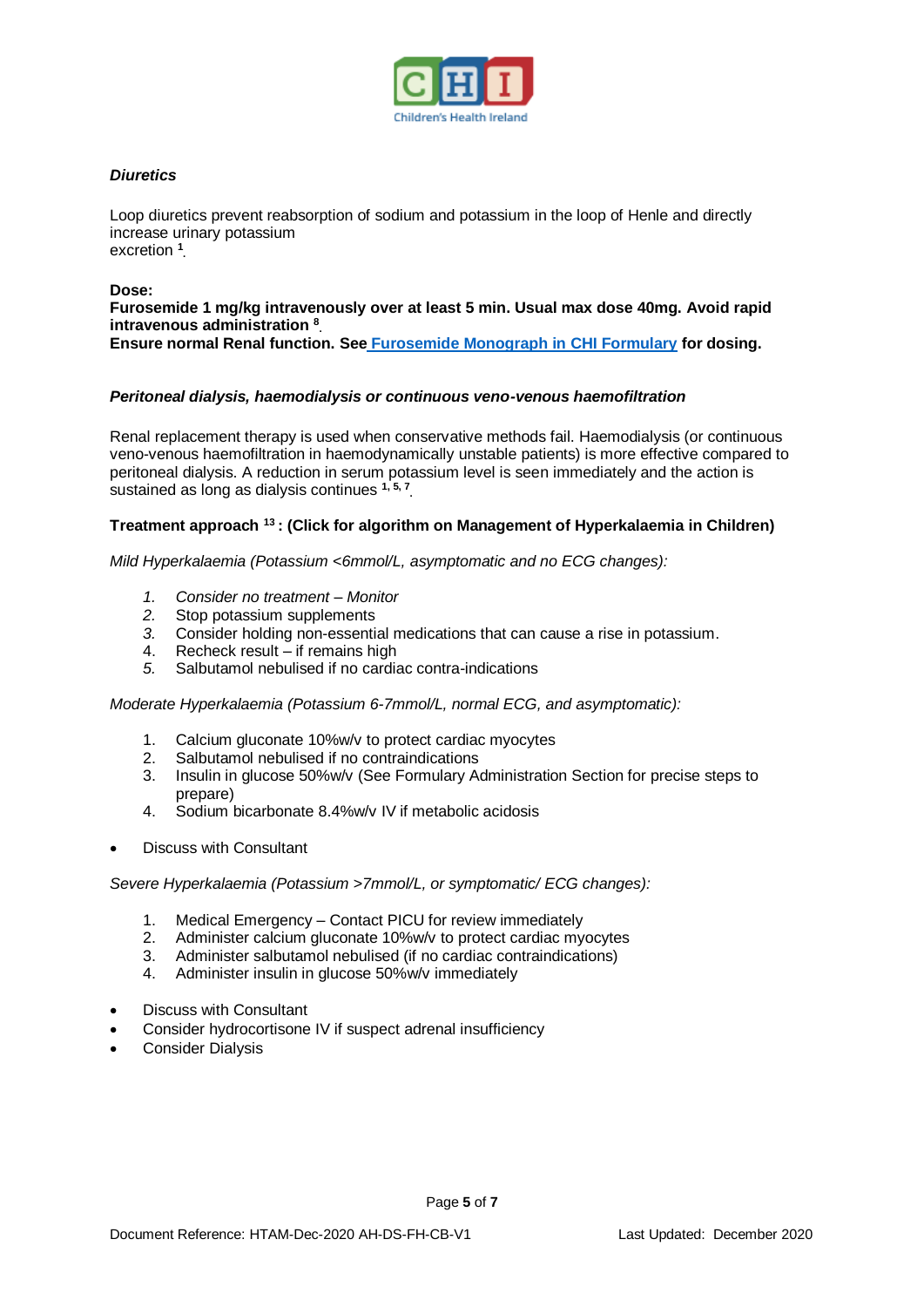

# **Medications Overview <sup>12</sup>**

| Medication                                                                                               | Response     | Onset of<br>Action | Duration of<br>Action | Mechanism of<br>Action                                         | Expected<br>decrease in<br>potassium level | Considerations                                                                                                                                                                                                                                                                           |
|----------------------------------------------------------------------------------------------------------|--------------|--------------------|-----------------------|----------------------------------------------------------------|--------------------------------------------|------------------------------------------------------------------------------------------------------------------------------------------------------------------------------------------------------------------------------------------------------------------------------------------|
| Calcium<br>gluconate<br>10%w/v                                                                           | rapid        | $1-2$ mins         | 30-60mins             | Protects cardiac<br>myocytes                                   | N/A                                        | First line if ECG<br>changes                                                                                                                                                                                                                                                             |
| Insulin in<br>Glucose<br>50%w/v<br>To be<br>prepared &<br>given together<br>as per steps in<br>formulary | intermediate | 10-20mins          | 2-6hours              | Shift potassium<br>intracellularly                             | $0.5-1.5$ mmol/L                           | Monitor for<br>hyperglycaemia,<br>consider insulin<br>alone if<br>hyperglycaemia                                                                                                                                                                                                         |
| Salbutamol<br>(Beta Agonist)                                                                             | Intermediate | 3-5mins            | 1-4hours              | Shift potassium<br>intracellularly                             | $0.5-1.5$ mmol/L                           | IV Salbutamol<br>may be<br>considered,<br>only after<br>discussion with<br>consultant.<br>IV Salbutamol<br>has not been<br>shown to have a<br>more effective<br>or rapid effect<br>on potassium,<br>but has<br>considerable<br>side effects<br>particularly<br>cardiac<br>(tachycardia). |
| Sodium<br><b>Bicarbonate IV</b>                                                                          | Intermediate | 30-60mins          | 2-6hours              | Shift potassium<br>intracellularly<br>(questionable<br>effect) | $0.5$ mmol/L                               | (Only in<br>metabolic<br>acidosis<br>patients)                                                                                                                                                                                                                                           |
| Furosemide                                                                                               | delayed      | 5-30mins           | 2-6hours              | Eliminates<br>potassium from<br>body                           | n/a                                        | Caution if AKI<br>suspected                                                                                                                                                                                                                                                              |